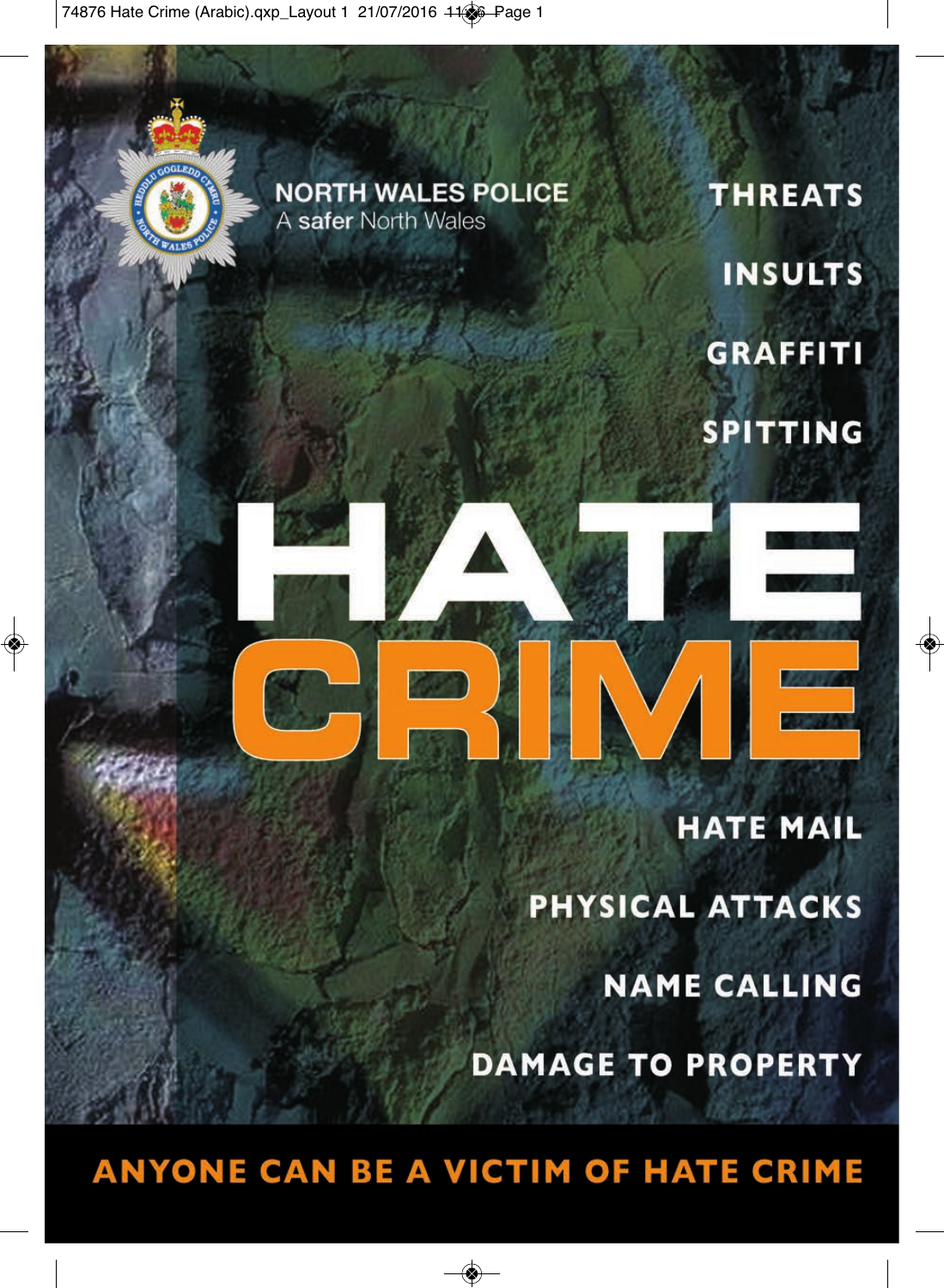74876 Hate Crime (Arabic).qxp\_Layout 1 21/07/2016 11 \$ Page 2

## **NORTH WALES POLICE HATE CRIME**

**All Hate Crimes are fully investigated and prosecuted firmly by North Wales Police.**

Stopping Hate Crime and bringing people who commit crime to justice is a priority.

Hate crimes and hate incidents are painful and hurt those involved, they can be confusing, frightening, and cause distress.

## **HATE CRIME OF ANY KIND IS NOT ACCEPTABLE IN NORTH WALES REPORT IT!**

**• Age • Sexual • Disability • Transgender • Race • Gender • Religion**

A **Hate Incident** can be any incident against any of the above where the victim or any other person perceives it to be motivated by prejudice or hate.

If a crime has taken place in the above circumstances, it will be a **Hate Crime**.

**THREATS INSULTS SPITTING HATE MAIL NAME CALLING GRAFFITI PHYSICAL ATTACKS DAMAGE TO PROPERTY**

If you believe you have been a victim or witness an incident, report it on:

- **999 in an emergency only** 
	- **101** non-urgent from within Wales **0300 330 0101**
	- **www.north-wales.police.uk**

For further advice, contact the NWP Diversity Officers:

 **PC 2688 Rob Newton-Miller PC 1528 Gary Robertshaw** Tel: 01745 588449

 **Victim Support: 0845 612 1900**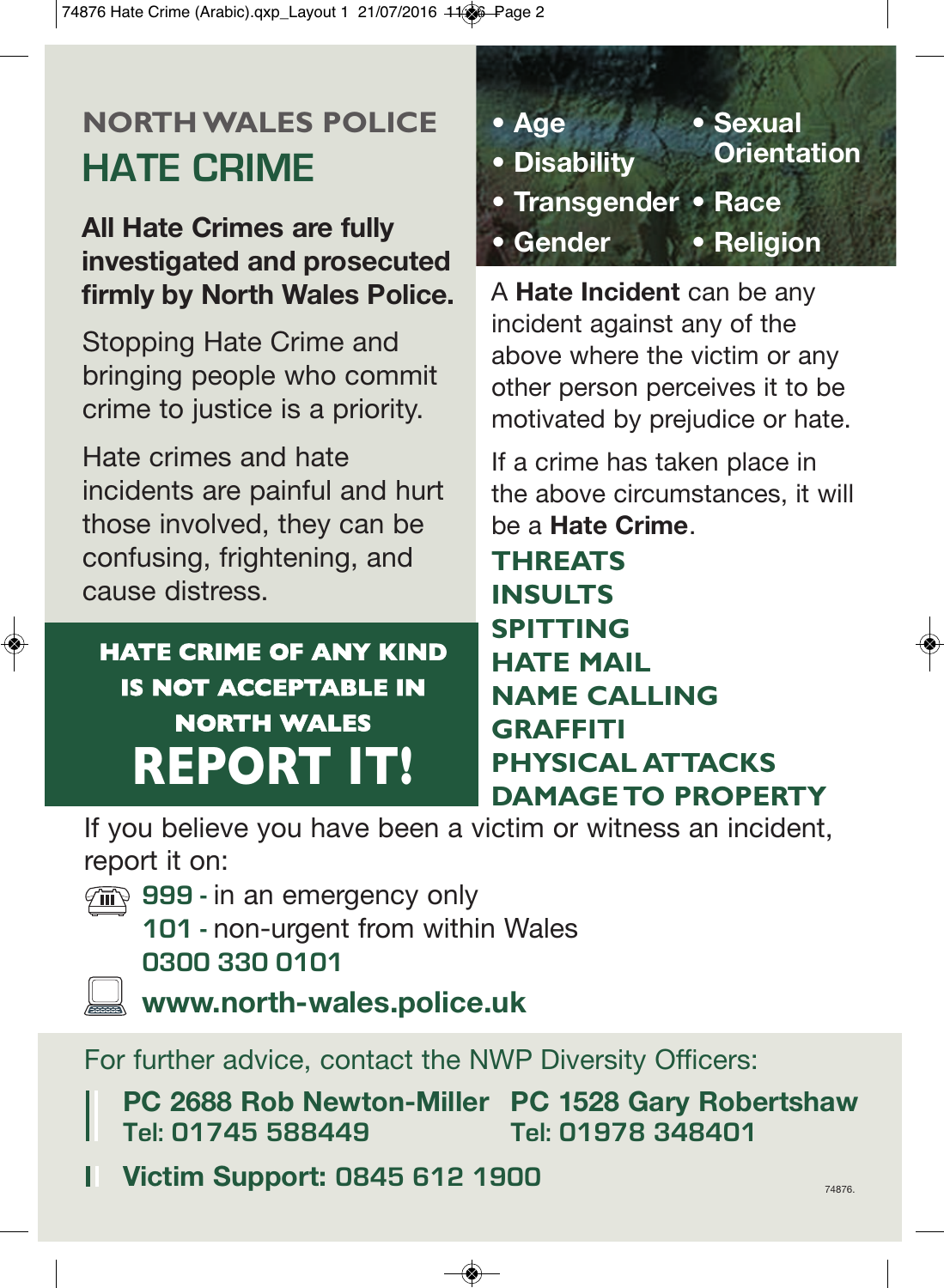74876 Hate Crime (Arabic).qxp\_Layout 1 21/07/2016 11@ Page 3

 $\color{red} \diamondsuit$ 



أي شخص يمكن أن يقع ضحية جريمة الكراهية